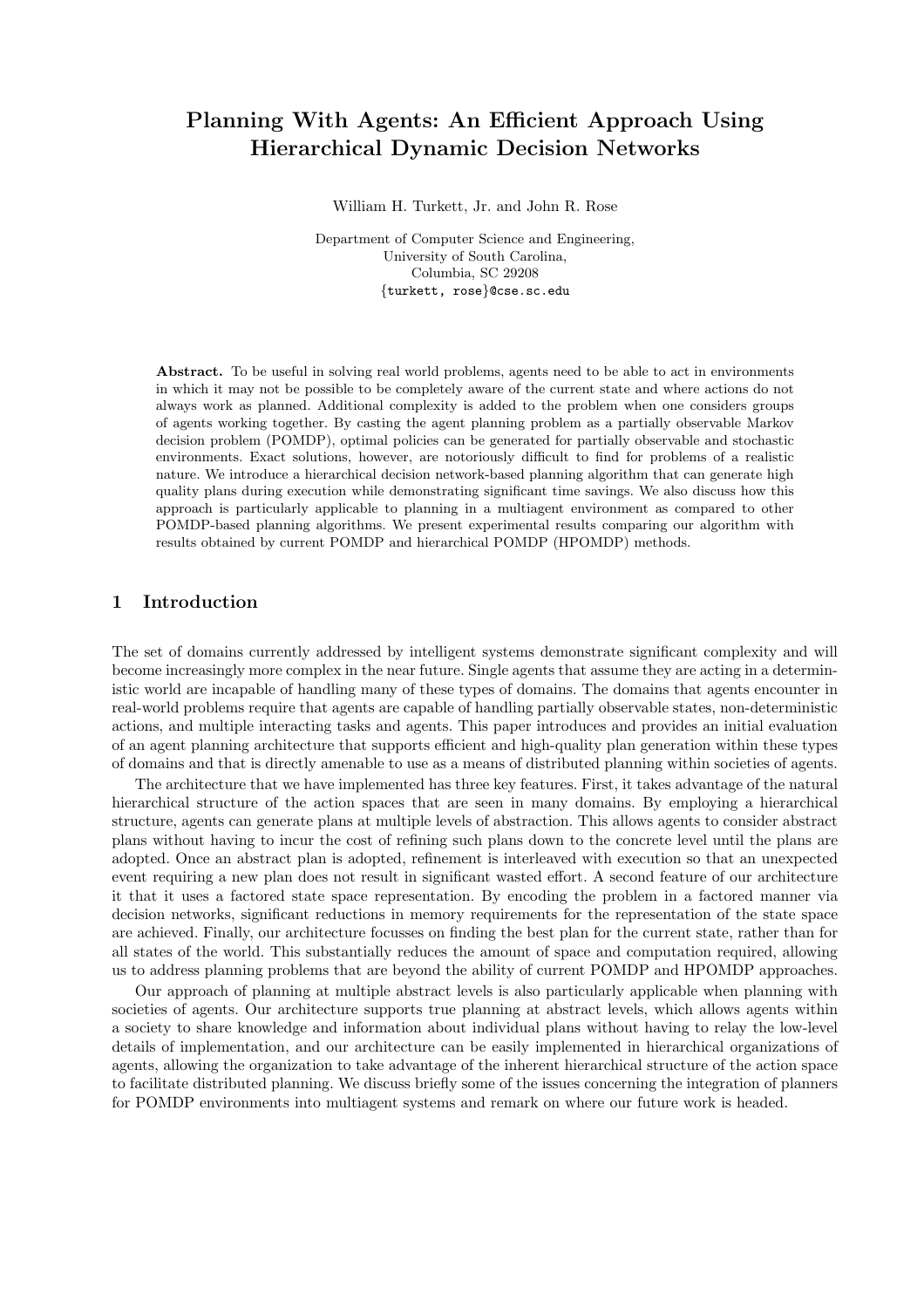# 2 Background

#### 2.1 Hierarchical Planning

Classical hierarchical planning is predominantly structured around the theory of Hierarchical Task Networks (HTNs) [1] [2]. An HTN consists of levels of task structures, where the top levels are highly abstract goals and the lower levels are progressively more concrete means of implementing those goals. HTN algorithms attempt to find an appropriate way of decomposing and grounding task structures so that a full plan to achieve the agent's goals is generated. This method is described further in Section 3.3 during the description of the HDDN planning algorithm, as it is one of the core ideas upon which HDDN planning is built.

## 2.2 Decision-Theoretic Planning

For most real world problems, the assumptions made by classical planners, including classical HTN planning, do not hold. In particular, actions are generally not deterministic. Instead, there is a probability distribution over the possible outcomes of an action. Agents also may not be able to perfectly sense the state of the world, leading to a belief distribution over a set of possible world states. A number of decision-theoretic planning techniques have been developed to support problem solving in these types of domains [3].

The most realistic means of handling uncertainty during planning is to pose the planning problem as a Markov Decision Problem (MDP). Boutilier, Dean, and Hanks provide a concise definition of MDPs as the process of "control of a stochastic dynamic system" [4]. In an MDP, the world is viewed as being in one of a number of well-defined states at any instance. Events trigger transitions between states and agents can perform actions, events that move the agent through the state space. A more formal definition [5] states that a system can be modeled by a finite set of states  $S$  and a finite set of actions  $A$ . Transitions between states are probabilistic and modeled by a transition function  $Pr(s, a, t)$  which yields the probability of entering state t when the agent is in state s and action a is performed. In this formalism, a reward function  $R(s)$  expresses the utility of being in a given state s. This reward function can be extended to incorporate the cost of performing an action and may also be discounted over time to represent the relative importance of future rewards. An MDP also typically has a horizon, defined as the number of steps an agent will take during execution (an infinite horizon represents an agent that acts forever). A standard MDP assumes full-observability while partially observable MDPs (POMDPs) relax this assumption.

The solution to an MDP is a policy  $\Pi: S \to A$ . Depending on the current state that an agent is in, the policy returns what action should be taken. An optimal policy  $\Pi$  is defined as one in which the value of the policy  $\Pi$  at any state s is greater than or equal to the value of any other policy  $\Pi'$  at state s for all s in S and all policies  $\Pi'$ . Standard algorithms for generating optimal policies are based on dynamic programming techniques, such as value-iteration [6]. Optimal policies for MDPs can be found in time that is polynomial in the size of the state and action space.

Solving POMDPs [7] is a much harder problem as knowledge of the current state of the world is incomplete. Instead, the beliefs of an agent about the current state of the world are represented as a probability distribution over all possible states. A given probability distribution is called a belief state, and the set of possible distributions is the belief space. Given the current belief state, an action that has just been executed, and the corresponding observation, one can determine the next belief state. Thus, the problem of updating belief states is Markovian in POMDPs. However, if one is planning, an actual observation cannot be made. Instead, after selection of an action, a probability distribution over observations is determined. This probability distribution over observations forces a probability distribution over the outcome states. This leads to the general approach for solving a POMDP problem, casting the problem as an MDP defined over a continuous belief space and using appropriately modified MDP algorithms. One approach to solving POMDPs that is space-efficient is the use of dynamic decision networks [1] [8] [9], an extension of influence diagrams to multiple timesteps. DDNs are space-efficient as they provide for a factored representation of the true state space. Planning with DDNs is described in *Section 3.1* and *Section 3.2* in the description of the HDDN planning algorithm.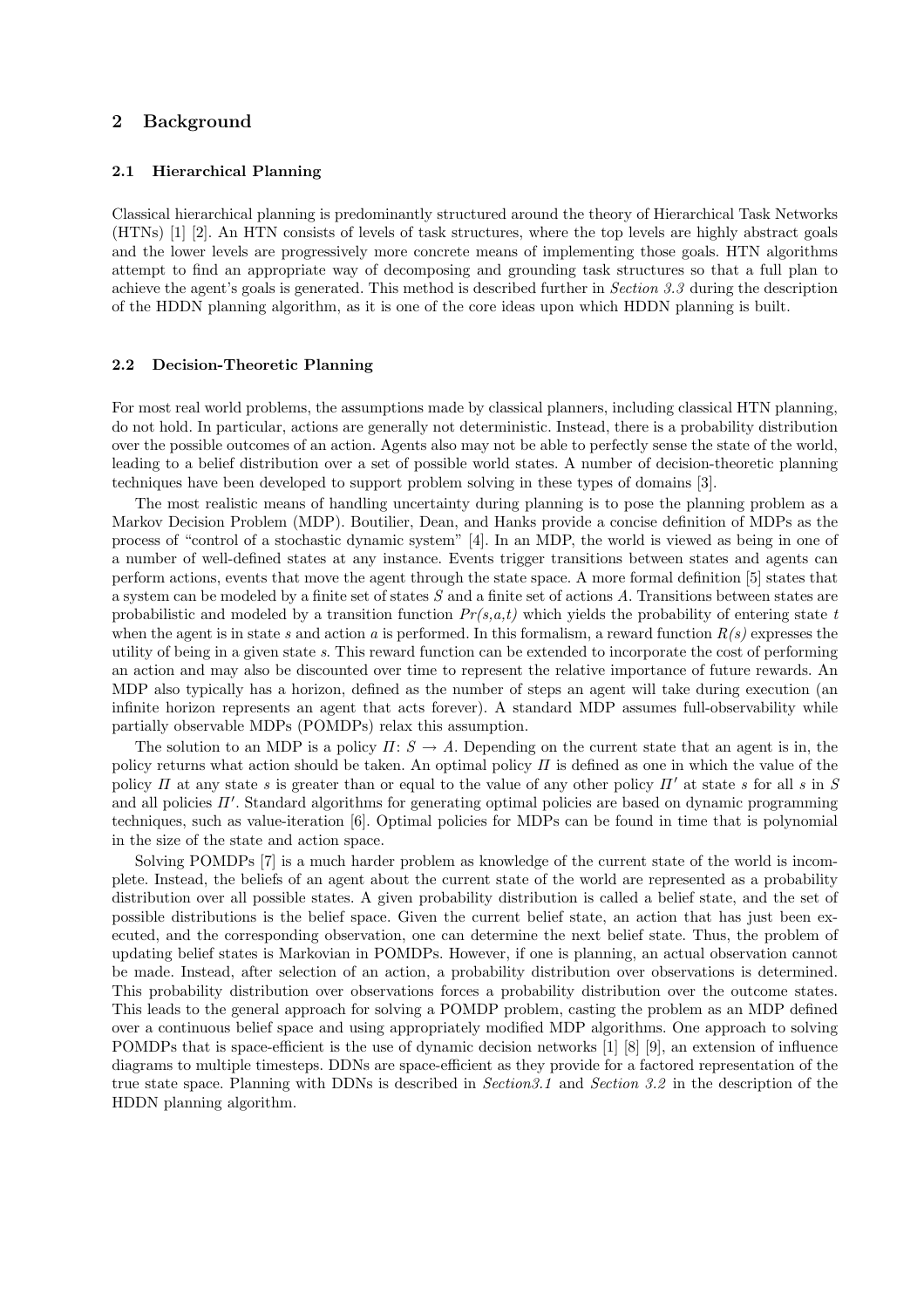### 2.3 Hierarchical Decision-Theoretic Planning

Novel algorithms that integrate hierarchical and decision-theoretic planning have recently been introduced within the planning field. A significant amount of work has been done in hierarchical methods for solving fully-observable MDPs, including Dietterich's MAXQ learning [10], Hauskrecht's macro-actions [11], and Parr's abstract machines [12]. Pineau's work on Policy Contingent Abstraction (PolCA) [13] is an algorithm for finding approximate solutions to POMDPs through hierarchical action abstraction. In this approach, a POMDP is represented by a hierarchy of smaller POMDPs. At each level, the action space can be made up of primitive and abstract actions, where each abstract action is represented by a POMDP. A policy for the overall top-level problem is built bottom-up by finding policies for each smaller problem, where transition and reward functions for an abstract action are defined by the transition and reward functions of the corresponding optimal implementing action defined at the lower level. Individual policies are generated through exact solution methods, such as pomdp-solve [14].

# 3 Hierarchical Dynamic Decision Network Planning Algorithm

Planning with hierarchical dynamic decision networks is a process of multi-resolution planning using standard dynamic decision networks. Thus, a description of the HDDN planning algorithm requires both an understanding of probabilistic planning with DDNs and hierarchical planning with HTNs.

## 3.1 Dynamic Decision Networks

A decision network (also referred to as an influence diagram) is a variant of Bayesian networks which can be defined as a directed acyclic graph with three types of nodes: chance nodes, which represent the agent's current believed state of the world; decision nodes, which represent the actions an agent can take; and utility nodes, which represent the value of being in a world state or the cost/reward for taking an action in a given state. A dynamic decision network represents these nodes in multiple timeslices, modeling the evolution of the agent and world state over time. Both the current state and the agent's action are connected to the next world state, allowing changes in state due to both the natural progression of time and outside influences as well as direct changes made by the agent. This time-slice representation of a DDN forces both a temporal ordering over the decision nodes as well as a separation of chance nodes based on time of observation. In effect, the nodes can be partitioned into sets, I and D, where  $I_{i-1}$  is the believed state of the world before the decision  $D_i$  to perform an action is made and  $I_i$  is the state of the world after the action has been taken.

A simple example of a dynamic decision network representing a taxi delivery problem is presented in Figure 1. In this domain, there are three random variables Taxi, Passenger, and Destination which represent taxi, passenger, and destination locations respectively. An agent has the ability to perform six primitive actions, which are represented in the decision nodes: Pickup to pickup a passenger, Putdown to let a passenger out, and North, South, East, and West to move around the world. The example decision network represents an agent that considers the current timestep  $T\theta$  and two timesteps in the future,  $T1$  and  $T2$ , with an action occuring between each timestep. At the end of all actions, the agent receives a reward based on the location of the passenger. A natural representation of the reward would have a maximum value when the passenger and destination location are the same and progressively lower rewards for the passenger being further away from the destination.

The process of finding an optimal sequence of actions in a DDN is conceptually very similar to the process of MDP value iteration [6] or solving a decision tree [9]. In value iteration, a planner starts by finding the best action to take if only one action is allowed. This is the solution for a horizon of length one. Given this knowledge and resulting value function for the world states, the planner can repeatedly apply the same process, finding solutions for longer horizons. For a decision tree, a planner starts at the end of the tree with nodes that only have leaves as children. Leaves in a decision tree are utility nodes. If the parent of a utility node is a chance node, expected utilities for being in a given belief state can be calculated. The expected utility for a belief state is calculated by summing over the products, for all states, of the likelihood of being in a given state and the utility of being in that state. If the parent is a decision node, the utility values are explicit pre-computed expected utilities for taking each action and can be copied directly from the utility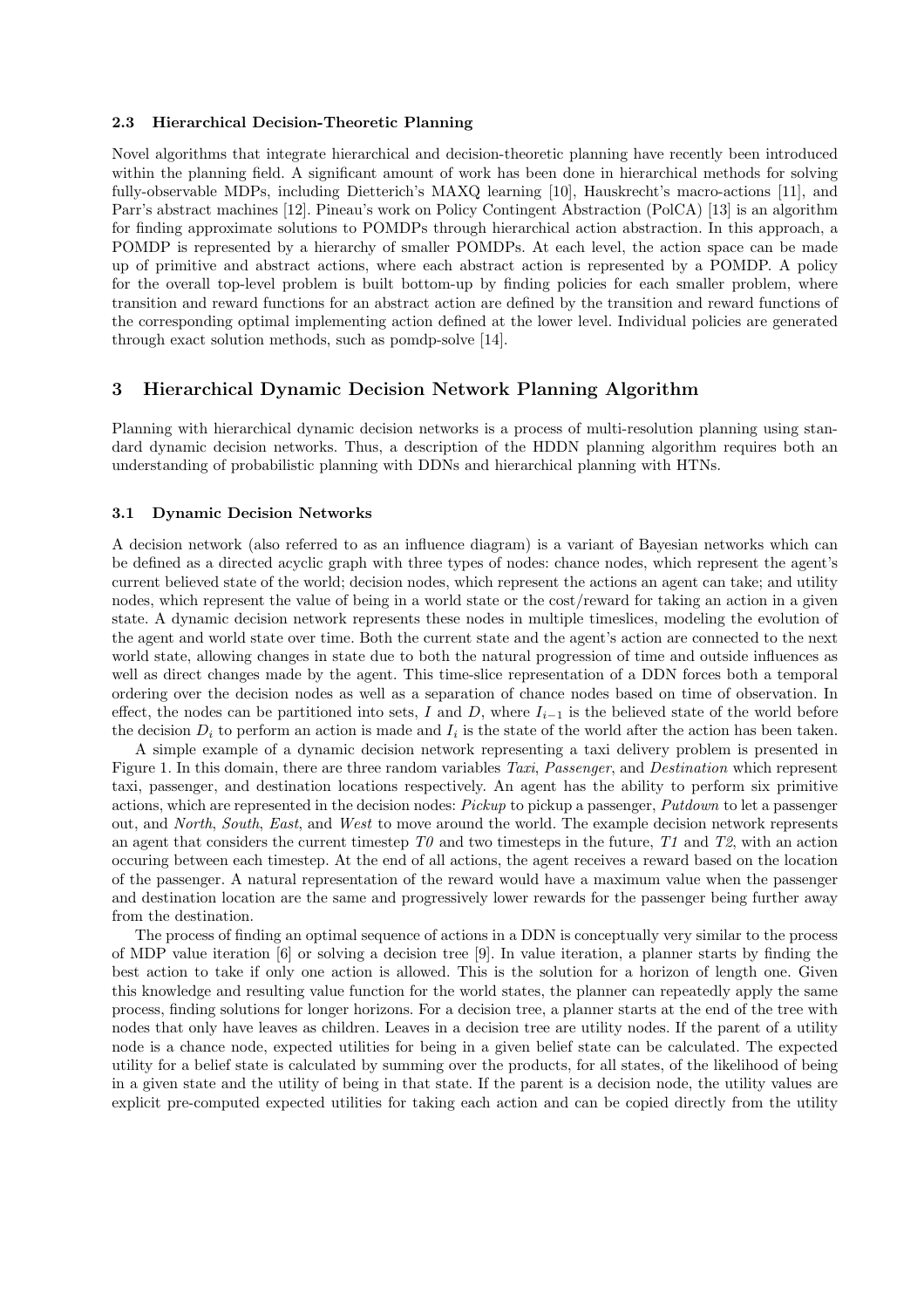

Fig. 1. A three timestep dynamic decision network representing a simple taxi delivery problem.

node. Utilities are propagated up the tree by selecting actions at each decision node that provide for the maximum utility for the agent.

While DDNs can be solved by an explicit conversion to decision trees and use of the decision tree algorithm, an alternative algorithm designed for Bayesian networks, variable elimination [15], is able to take advantage of the DDN structure for increased efficiency in finding solutions. This solution method also begins with the last decision. The goal of the variable elimination algorithm is to find a function for the last decision which, given any past, determines the maximum utility action to take. Once this function (a policy function) is found, the agent works its way backwards to the first decision. The implementation of variable elimination for influence diagrams is derived from the procedure for propagating beliefs through a standard Bayesian network. In variable elimination, there exists a group of potentials (utilities and probabilities) from which one potential at a time is removed. While in Bayesian network belief propagation any ordering of elimination is allowed (allowing for optimized orderings), the elimination order for decision networks is constrained by the temporal ordering of the nodes. Chance nodes in the set  $I_n$  are removed first, followed by the decision nodes in  $D_n$ . This is repeated for chance nodes in  $I_{n-1}$  and decision nodes  $D_{n-1}$ , continuing until  $I_0$  is reached [9]. For the example dynamic decision network in Figure 1, the final Taxi, Passenger, and Destination nodes in timestep  $T2$  would be eliminated first, followed by the final decision node between T1 and T2, and then repeating until all nodes in timestep  $T\theta$  are eliminated.

#### 3.2 Planning with Dynamic Decision Networks

To begin planning with a dynamic decision network, the agent enters its evidence about the world into the initial timeslice of the network, providing information  $I_0$ . Given the policy functions calculated by the variable elimination algorithm and the current evidence concerning the state of the world, an optimal ordering of actions providing maximal utility for the agent is returned. Although the complete set of returned actions could be scheduled for execution, many decision network based planners use the advice of the planner in taking the immediate next action and then replan after execution of that action [1] [8].

An agent planning with the example dynamic decision network in Figure 1 would begin the planning process by entering evidence into the Taxi, Passenger, and Destination chance nodes for timestep  $T_0$  with knowledge from its knowledge base. For fully observable variables, this entails setting the state the agent believes the variable is in to have probability 1.0 and all other states to have probability 0.0. For an agent in a partially observable domain, additional chance nodes representing observations are represented in the network. When the agent enters evidence into an observation node, it forces a probability distribution over the state of the variables representing the true state of the world dependent on the observation received. Observation nodes in a given timestep are also generally linked to the following decision node to represent that the observation is known before that decision is made. A set of optimal actions to perform is then generated by running the variable elimination algorithm. If the taxi agent using the DDN in Figure 1 has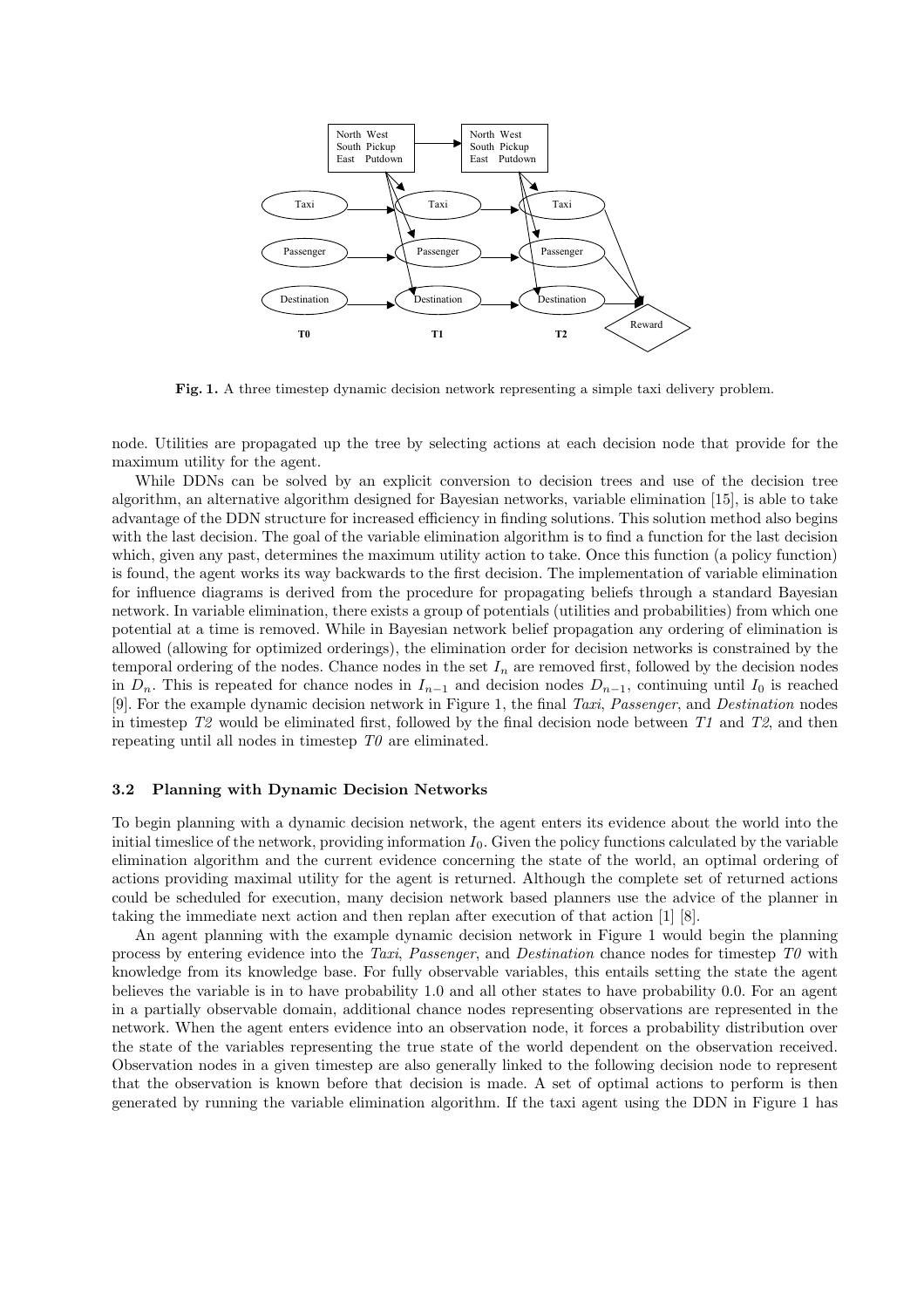the passenger in the taxi and is one block north of the destination, the proposed actions would most likely be South followed by Putdown. As stated above, many influence diagram based planners actually only select the first action from the plan to execute, thus choosing South in this instance. After the South action is performed, the agents new beliefs about the world are re-entered into the DDN for timestep  $T\theta$  and the planning process is restarted.

#### 3.3 Planning with Hierarchical Task Networks

At the most general level, a planning problem is input to an HTN planner in the form of a 3-tuple: (root task network, operators, methods). A task network provides a set of tasks, task arguments, and task constraints, where tasks are generic actions that should be accomplished. Tasks can either be primitive, meaning they are directly performable by the agent, or abstract, meaning they can be broken down into smaller subtasks which can also be either primitive or abstract. Operators describe the results of performing a primitive action, and methods provide means for implementing abstract tasks. Methods are defined as tuples (abstract task, network) and mean that the given abstract task can be achieved if the tasks in the corresponding task network are achieved.

HTN planning is generally used to develop complete, end-to-end plans. Planning begins by instantiating the input task network. While there are abstract tasks remaining in the network, an abstract task is selected and reduced. Reduction consists of finding a second task-network which, if accomplished, achieves the higher level abstract task. If an appropriate task network is found, the tasks and constraints of the new network are incorporated into the high level network and planning continues. There may actually be many possible methods that accomplish the higher level task, and the choice of which one to use is made by a critic evaluating interactions with the other tasks in the network. When there are only primitive tasks left in the input network, the planner attempts to find a totally ordered and grounded version of the primitive tasks. If this is possible, a complete plan for the input task network is returned. There are no necessary restrictions on the form of the task network or on the manner in which abstract tasks are reduced [16]. Continuing with



Fig. 2. An HTN representing a potential hierarchical decomposition of a taxi delivery problem.

the example taxi delivery problem, a potential HTN decomposition of the problem is represented in Figure 2. Primitive actions the agent can perform are represented in italics to contrast against abstract actions. In this figure, there are four task networks that the agent has to reason over. The root task network is labeled Taxi and is the general problem the agent is interested in solving. In this decomposition, the Taxi network can be fulfilled by finding appropriate means of implementing the  $Get$  and  $Put$  tasks. Recursively, a method can be found for the Get and Put tasks by ordering Navigate actions with the appropriate Pickup and Putdown primitive actions. Finally, if a Navigate action is useful for implementing the Get or Put network (the general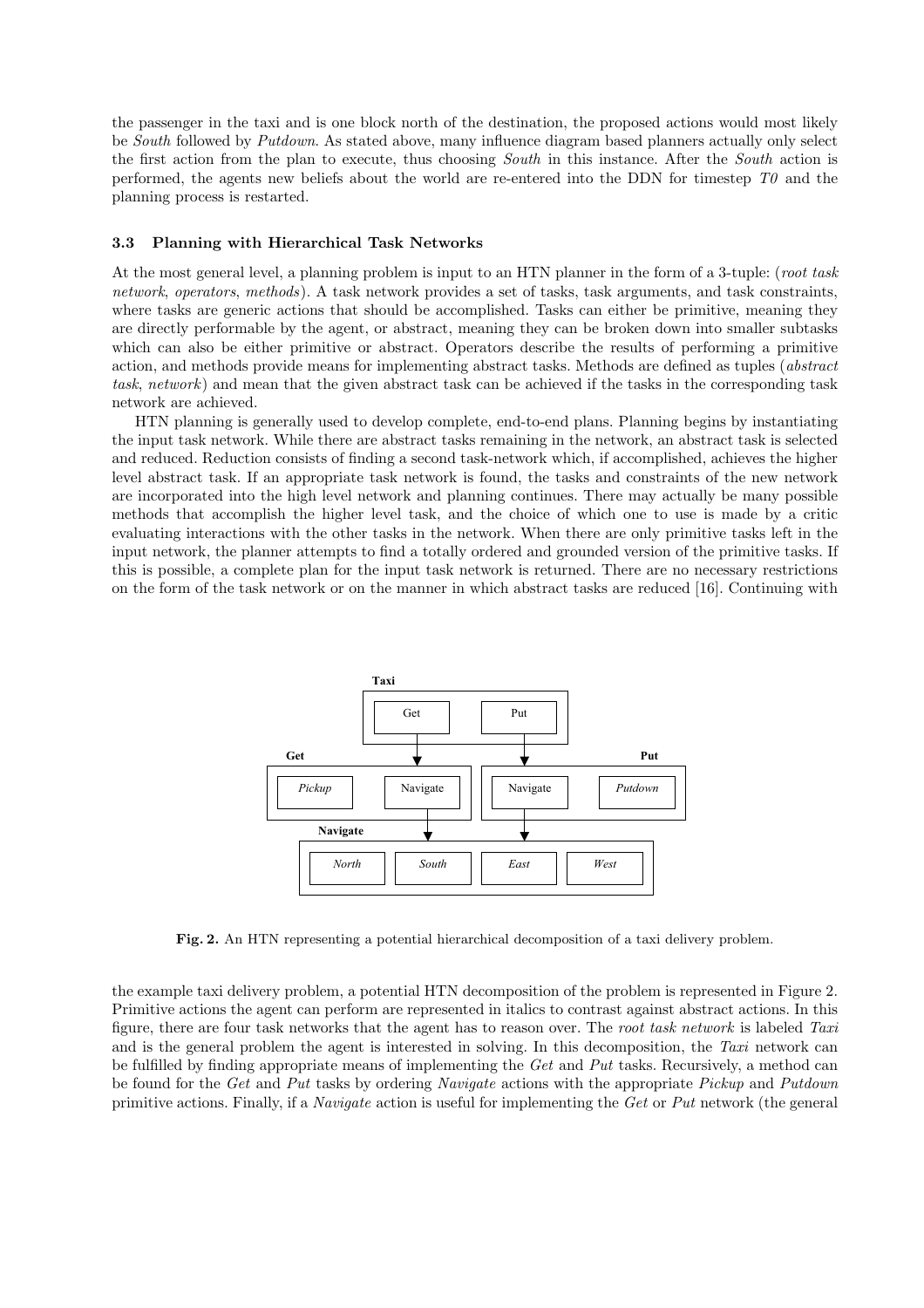case when the taxi is not at the passenger or destination location), the Navigate task can be implemented by an appropriate ordering of the North, South, East, and West primitive actions. The final plan returned by the HTN planner would consist of only primitive actions and would be a total ordering over those actions that obeys constraints between the actions (such as the agent can't perform a putdown without a passenger in the car) and which achieves the goal of delivering the passenger to his destination.

## 3.4 Planning with Hierarchical Dynamic Decision Networks

Planning with hierarchical dynamic decision networks is an extension of standard DDN planning to multiple resolutions. HDDN planning ties together DDN and HTN planning by allowing the actions that an agent plans over in a decision network to now be either primitive actions, directly executable by the agent, or abstract actions, requiring further planning. An HDDN planner maintains a library of dynamic decision networks with one network for each abstract action defined for the domain. These are analagous to task networks and methods in an HTN planner. The Markovian state transitions defined in each DDN are analagous to operator definitions in HTNs, as they define the effects of actions on the states of the world over time. Each task library minimally consists of a top-level Root decision network. If this Root network is the only network present in the network library, then all actions represented within decision nodes in the network must be primitive actions and this case reduces to standard DDN planning. This case is also analagous to planning with an HTN consisting solely of primitive tasks, as the problem is reduced to finding a total ordering over the actions that accomplish the root task.

A partial view of an HDDN decomposition of the example taxi problem domain, integrating the structures of Figures 1 and 2, is illustrated in Figure 3. In this figure, the navigate decision network is not represented due to space constraints. To exploit the hierarchical structure of many action spaces, most Root networks



Fig. 3. A partial view of the HDDN decomposition of the taxi delivery problem.

will involve decisions over abstract actions or a mix of abstract and primitive actions. Given a hierarchical structure, an HDDN planning agent first instantiates the Root level dynamic decision network, enters current evidence about the world state, and finds an optimal sequence of actions through the standard DDN variable elimination algorithm. This sequence of actions is stored and the first action is selected to be scheduled. At this point, a minor divergence between HTN planning and HDDN planning appears. While in HTN planning there are no restrictions on the ordering of task reduction, the HDDN algorithm forces such an order, always selecting the optimal first action as the action to reduce. However, if one considers the actions defined in the root network as the set of input tasks, this approach can be cast in HTN terms as applying a critic to evaluate high level interactions and guide planning before the first reduction takes place. This approach can be also be cast in alternative HTN terms if one considers the initial task network to contain only the single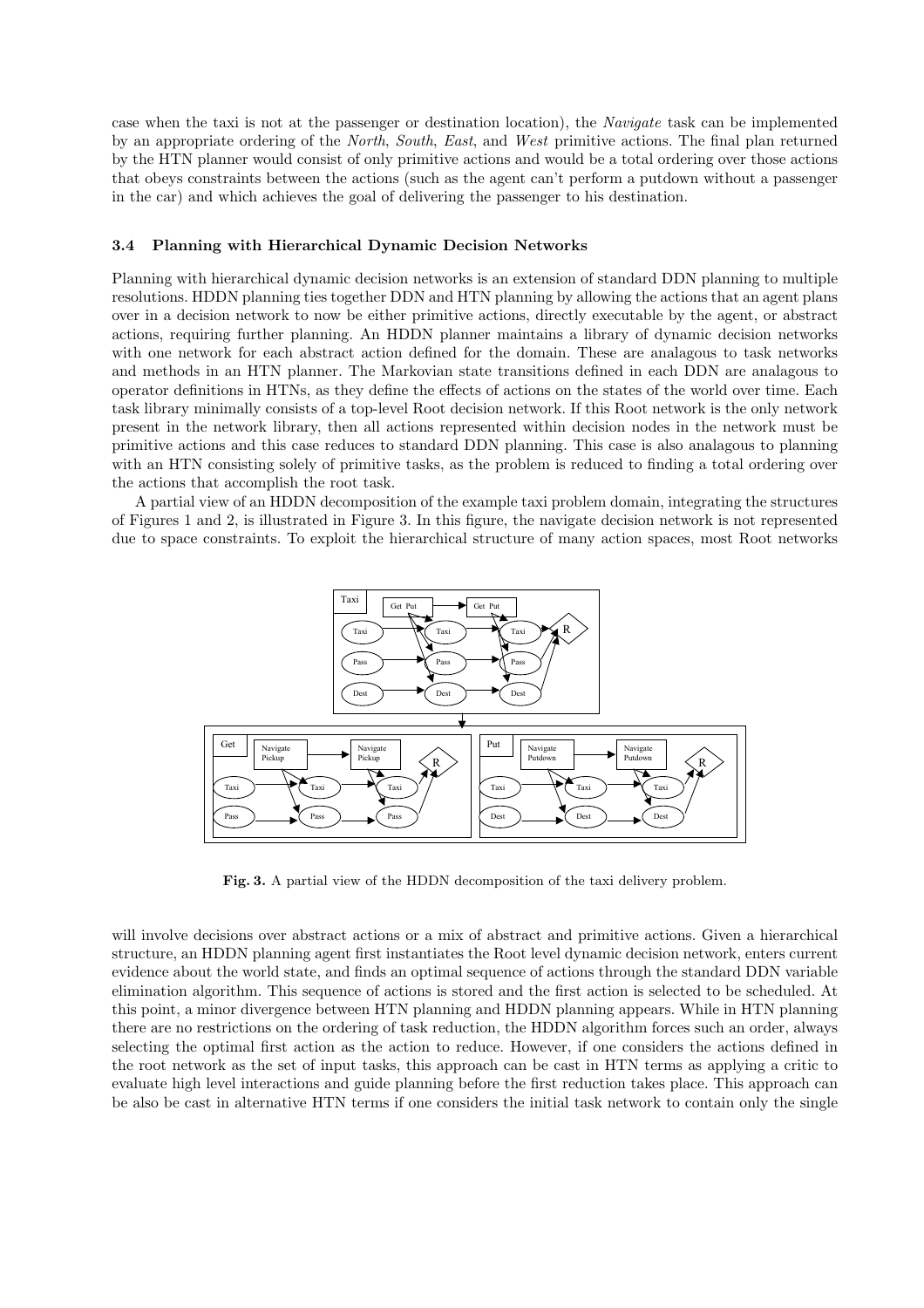abstract task Root. The process of finding an optimal sequence of actions (via the DDN) to implement Root is the same process as finding the most appropriate method for reducing the Root action, where the set of all possible methods to select from is all possible orderings over the actions defined in the Root DDN. Finding an ordering early on is also particularly important for our agent to integrate planning and execution as it allows the planner to focus on the tasks that need to be performed first. Considering the example HDDN in Figure 3, the agent would begin planning by instantiating and planning over the root Taxi decision network. This would entail running the variable elimination algorithm on the network, only considering the two abstract actions Get and Put as possible actions to perform. A likely plan at this level would be Get followed by Put.

Once the agent has chosen the first action, that action is checked to determine if it is primitive or abstract. If the action is primitive, the planner stops until the action is performed and the results of execution are fed back into the planner. Alternatively, this first planned action could be an abstract action. In this case, the agent needs to refine its plan and determine a means of implementing the selected abstract action. To do this, the agent instantiates the dynamic decision network from the network library that corresponds to the new abstract action. Current beliefs are incorporated as evidence into the first timeslice of this network, and a set of new optimal actions for implementing the higher level abstract action are returned via the variable elimination algorithm. This process is recursively repeated until a primitive action is generated as the first action to perform. Once a primitive action is found and executed, planning is restarted with the Root task network. The HDDN planning algorithm as described above is shown in psuedo-code as Algorithm 1.

Algorithm 1 Hierachical Dynamic Decision Network Planning

| while $agentRunning == TRUE$ do                                 |
|-----------------------------------------------------------------|
| $selectedAction \Leftarrow Root$                                |
| while is Primitive Action (selected Action) == $FALSE$ do       |
| $currentNetwork \Leftarrow getHDDNetwork (selectedAction)$      |
| $setBeliefsInNetworkFromKnowledgeBase(currentNetwork)$          |
| $selectedAction \Leftarrow variableElimination(currentNetwork)$ |
| end while                                                       |
| $newBeliefs \Leftarrow execute(selfedAction)$                   |
| updateKnowledgeBase(newBeliefs)                                 |
| end while                                                       |

Continuing the example, the agent would select the first action from its current plan, Get, and since this action is not primitive, would need to find a way to implement the action. Accordingly, the agent would instantiate the Get DDN from its library, enter evidence on the beliefs, and find an optimal set of actions for implementing Get. This would most likely return a plan of Navigate followed by Pickup. Since the Navigate action is not primitive, the DDN for Navigate would be consulted to find which directional moves to make. If the Navigation DDN only reasons over the primitive North, South, East, and West actions, then the first action returned from this network would be executed.

This process creates multiple plans at different abstract levels, with the actions that are soon to be performed being concretely chosen and future actions represented only at abstract levels. One possible plan created by a taxi agent using the HDDN algorithm is represented in Figure 4 below. In planning with dynamic decision networks, our architecture uses two approximations to simplify the planning problem. Both approximations are reasonable to make in the context of the continual DDN-based planning algorithm we have developed. The first approximation is that the agent only reasons over a small number of timesteps in each dynamic decision network. Complete planning for finite horizons in a DDN is possible, but can quickly become expensive. To work around this problem, agents in our architecture only reason over a small sequence of actions and approximate the future value of states by using an MDP approximation (this process is described in Section 4). With discounted rewards, this approximation of the future values of states does not significantly [1] affect the quality of the plans that are generated.

The second approximation that is made is to limit explicit informational links between observation nodes and decision nodes to one step - between the observation node after the first action and the second decision node. Since the first timeslice represents the current state of the world, our model states that the information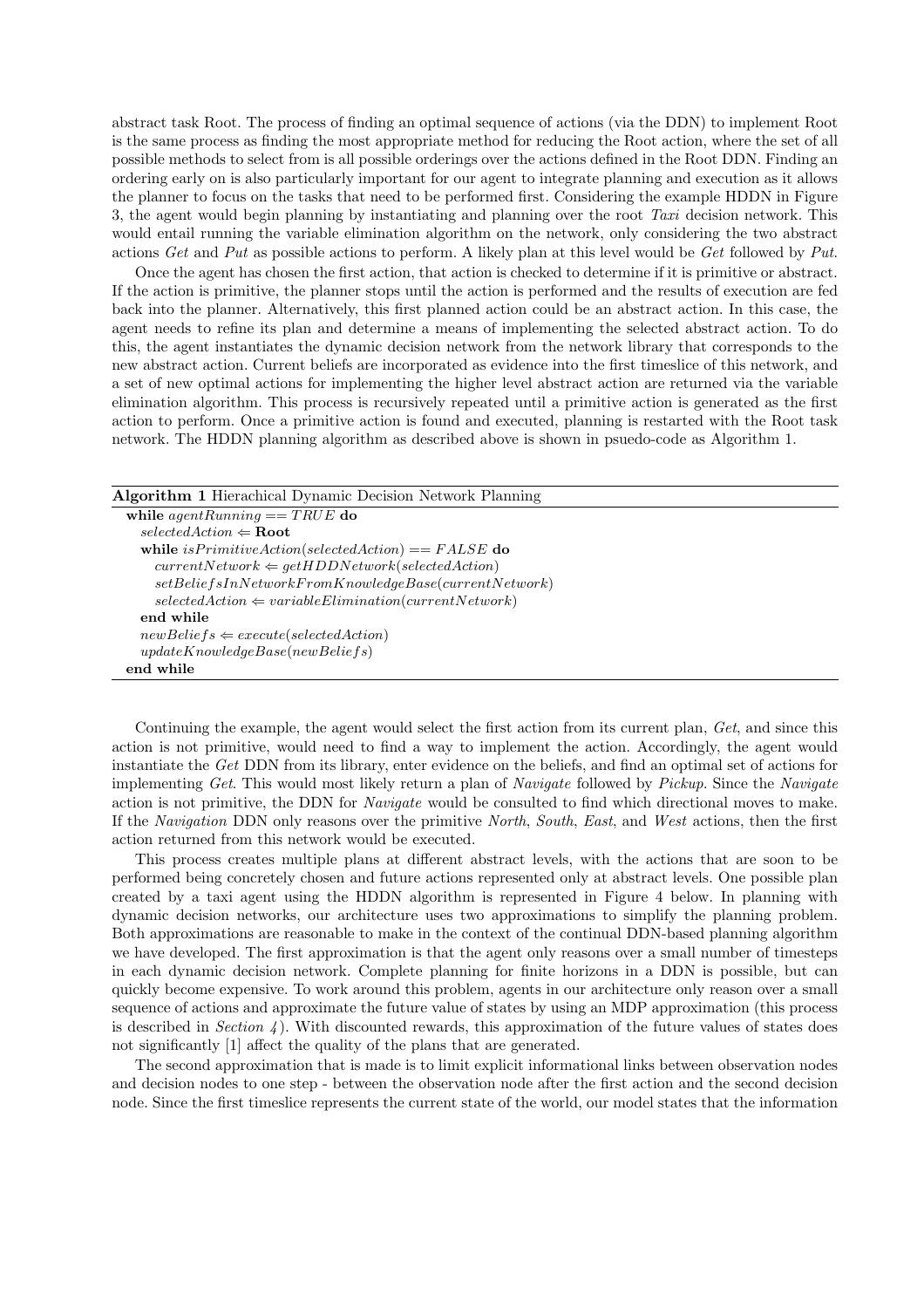

Fig. 4. An sample initial plan developed by the HDDN algorithm given the decomposition in Figure 3.

gained from the first action should be used to guide the selection of the second action. This approximation is reasonable for two reasons. Since the agent is always replanning after each action, the agent is always planning with as much evidence as possible and can always consider information gathering actions as the next step. Second, in many domains, the cost of performing tests does not decrease if delayed, so it is generally optimal to have information links early in the DDN to gather as much information as possible early on.

## 3.5 Benefits of HDDN Planning

While the approach of replanning down a complete task hierarchy at each time step is computationally expensive, we adopted this algorithm because it allows the agent to build better plans than the faster approach of extending current plans. In essence, our agent is continually trying to determine if another ordering over actions or method of reduction is more appropriate than the current plan. This approach allows for rapid reaction to changes in the environment and can even allow the agent to take advantage of opportunities, both of which are important in the dynamic and partially observable domains the agents will be acting in. Our agent is also able to plan efficiently in this manner because it is never finding a complete plan for the input problem but rather only finding the first action to execute and a set of higher level abstract actions that should be appropriate in the near future. Low level tasks do not need to be planned for until they are close to execution. This can save significant planning time since, by avoiding detailed planning early on, the agent does not waste time planning for situations likely to change.

A second reduction in complexity is achieved by exploitation of the fact that most of the task networks in an HDDN hierarchy deal with actions and states that are independent between networks. It is often possible to reduce the number of features that define the state space for a given decision network by ignoring information that is no longer relevant given the hierarchy. Consider the example of the previously described taxi problem. Assume that the high level goals for a taxi agent are to pickup up a passenger and deliver him to his specified location within a twenty block world. A simple model for this domain may have twenty-one locations for the passenger (any block and in the taxi), twenty locations for the taxi, and twenty locations for the destination. Using a flat decision network, the entire state space of 8400 states would need to be represented and planned over in each iteration of the planning algorithm. Now assume that the agent is working with a hierarchy of DDNs and is faced with implementing a Navigation task. In a hierarchically defined Navigation task where the taxi is only interested in how to get from one location to the other, either the passenger or the destination location can be ignored from the feature space, reducing the number of states that have to be planned over from 8400 to at most 420. Similarly, a reduction in the number of actions, a significant factor in planning complexity, can be reduced. In the taxi delivery example, an implementation of a flat DDN would need to reason over at least six primitive actions (Pickup, Putdown, North, South, East, and West) during each iteration, while in a hierarchical structure, each abstract task requires reasoning over only a subset of these actions. This state space and action space reduction can be seen by comparing Figure 1 and Figure 3 above. In Figure 1, the agent always has to plan over the six possible primitive actions and the complete state space. In the HDDN decomposition in Figure 3, however, fewer actions are considered in each of the abstract action decision networks, and in many cases, the state space considered is reduced due to irrelevance.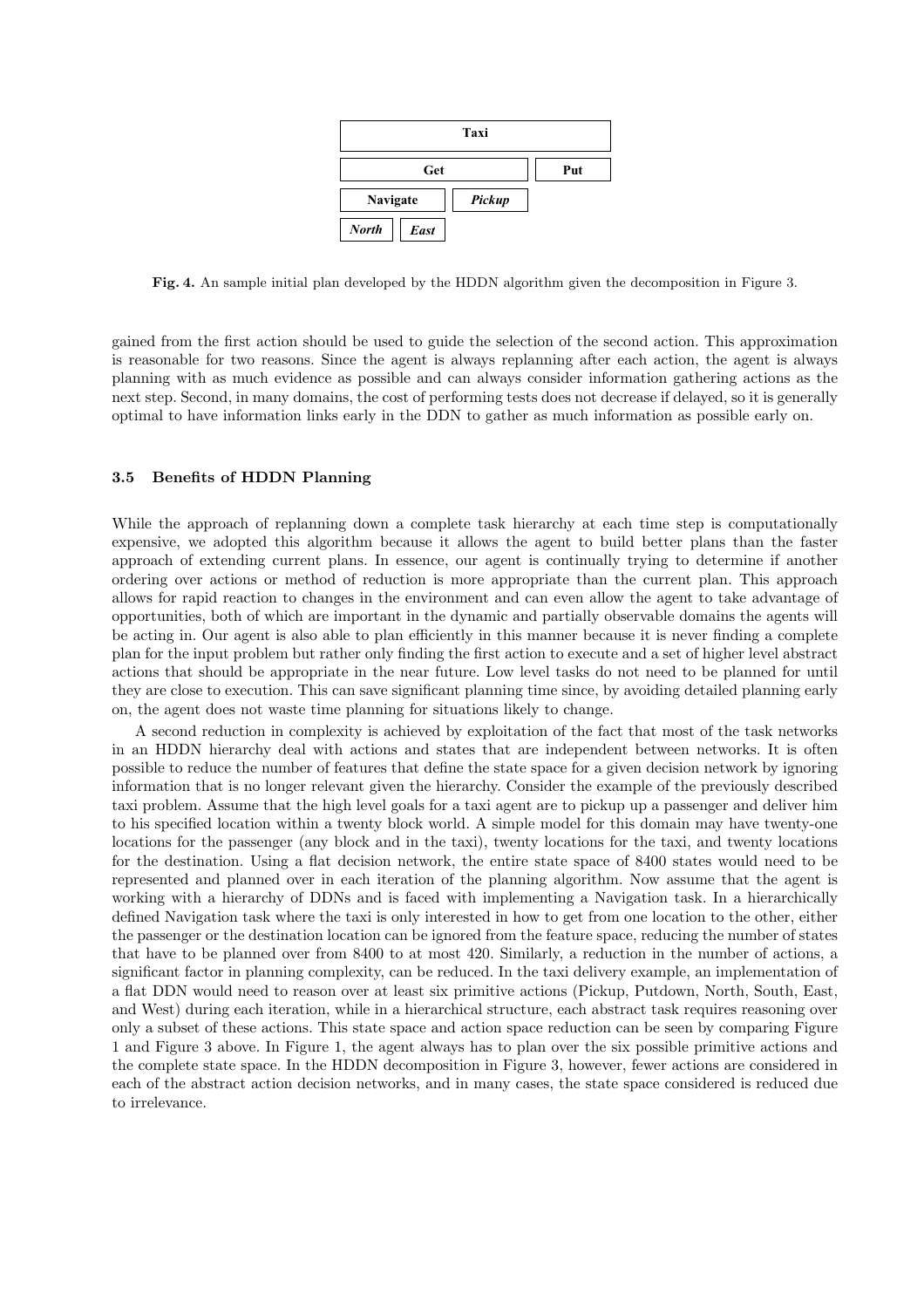# 4 Developing a Hierarchical Domain Model

Given the HDDN algorithm for planning, one also needs a way of defining action and utility models for the dynamic decision networks that are being planned over. In our architecture, we intend for abstract actions to be thought of by the agent as if they were primitive actions. In other words, we would like each abstract action to have an associated probability distribution describing possible outcomes and the utility of those outcomes, thereby supporting abstract planning without the requirement of having to evaluate more concrete refinements of the plan. A problem, however, with modeling abstract actions in this manner is that one does not know the probability for transitions between abstract states and the rewards associated with completing an abstract action, as the problem specification only represents these values over concrete primitive actions.

Consider, as an example, the parts planning problem [21]. In this domain, a factory agent is presented with a part which it must process. A part is described by three features: flawed (FL), blemished (BL), and painted (PA), and the agent can perform four primitive actions: Inspect, Reject, Paint, and Ship. The part can be in one of four states during its lifetime, !FL-!BL-!PA, !FL-!BL-PA, FL-!BL-PA, FL-BL-!PA. Initially, the part is not painted and can either be flawed (FL-BL-!PA) or not flawed (!FL-!BL-!PA). A flaw always shows a blemish, unless the part has been painted, which covers any blemishes. Painting works 90% of the time and fails 10% of the time, while the inspect action returns the true blemished state of the part 75% of the time and the incorrect state 25% of the time. All other actions always return !BL. The agent receives a reward of +1 for either rejecting a FL-BL-!PA part or shipping a !FL-!BL-PA part, and pays a cost of -1 for shipping or rejecting a part in any other state. The agent can inspect and paint the part for free.

Instead of reasoning over the complete action space, it is more efficient for the agent to reason over a smaller action space where it only needs to consider, for example, whether to *Inspect*, Reject, or Process the part, where Process is an abstract action that is the aggregation of Paint and Ship. If the Process action is chosen, the agent needs to determine its implementation by finding an optimal ordering over *Paint* and *Ship* actions. The agent's hierarchical model of the world for this domain needs to describe transition probabilities between states given that the abstract action Process is taken, probabilities for observations given the Process action is taken, and rewards for taking the Process action when the part is in a specific state. These values do not need to be computed for the actions Inspect and Reject since they are primitive actions and can be copied directly from the original domain description. Finding the correct values for the Process probability and reward variables requires knowledge of the true optimal method of implementing the abstract action. The true values can be found by finding an exact solution to a reduced POMDP, the approach taken by Pineau's PolCA algorithm [13], but these subproblems may be nearly as hard as the original problem to solve.

Our implemented approach, on the other hand, models the problem similar to the manner of HTN planning. Our model assumes that the effects of executing an abstract action are the effects of successful completion of the action. We also initially approximate the rewards and costs for taking actions and values for being in a given state by finding an exact solution assuming that the world is completely observable for each abstract action. Starting at the lowest level abstract actions, fully-observable problems representing the implementation of those actions are solved as MDPs. Once the low-level abstract actions have a reward estimate, these estimates are used to solve MDPs for the higher level actions. This provides a method for generating initial estimates of the true utility functions that requires time polynomial in the size of the state and action space for each abstract action. This approximation does not take into account value of information and the use of query actions, both of which are important in POMDP problems. More formally, the reward functions can be defined as follows. Let  $R_{input}(A, S)$  be the reward/cost value defined for taking a given action a in a given state s in the input problem definition, and let  $R_{ddn}(A, S, T)$  be the reward/cost for taking a given action a in a given state s in timestep t for a given DDN, where t starts at the value 0. Let  $V_{ddn}(S)$  be the value function for being in a given final state in the current DDN (a utility function attached to the final states in the domain instead of being directly tied to an action and state). Let  $A_{ddn}$  be the set of actions available in the current DDN, and  $S_{ddn}$  be the set of states present in the current DDN. Let h be the maximal timestep t defined in the current DDN. Finally, let  $MDPSolve(A, S, R)$  be a function that solves a fully observable, infinite horizon MDP over a set of actions A, states S, and rewards R. For an abstract action DDN made up of only primitive actions:

$$
R_{ddn}(A, S, T) = 0.95T * R_{input}(A, S); \qquad (1)
$$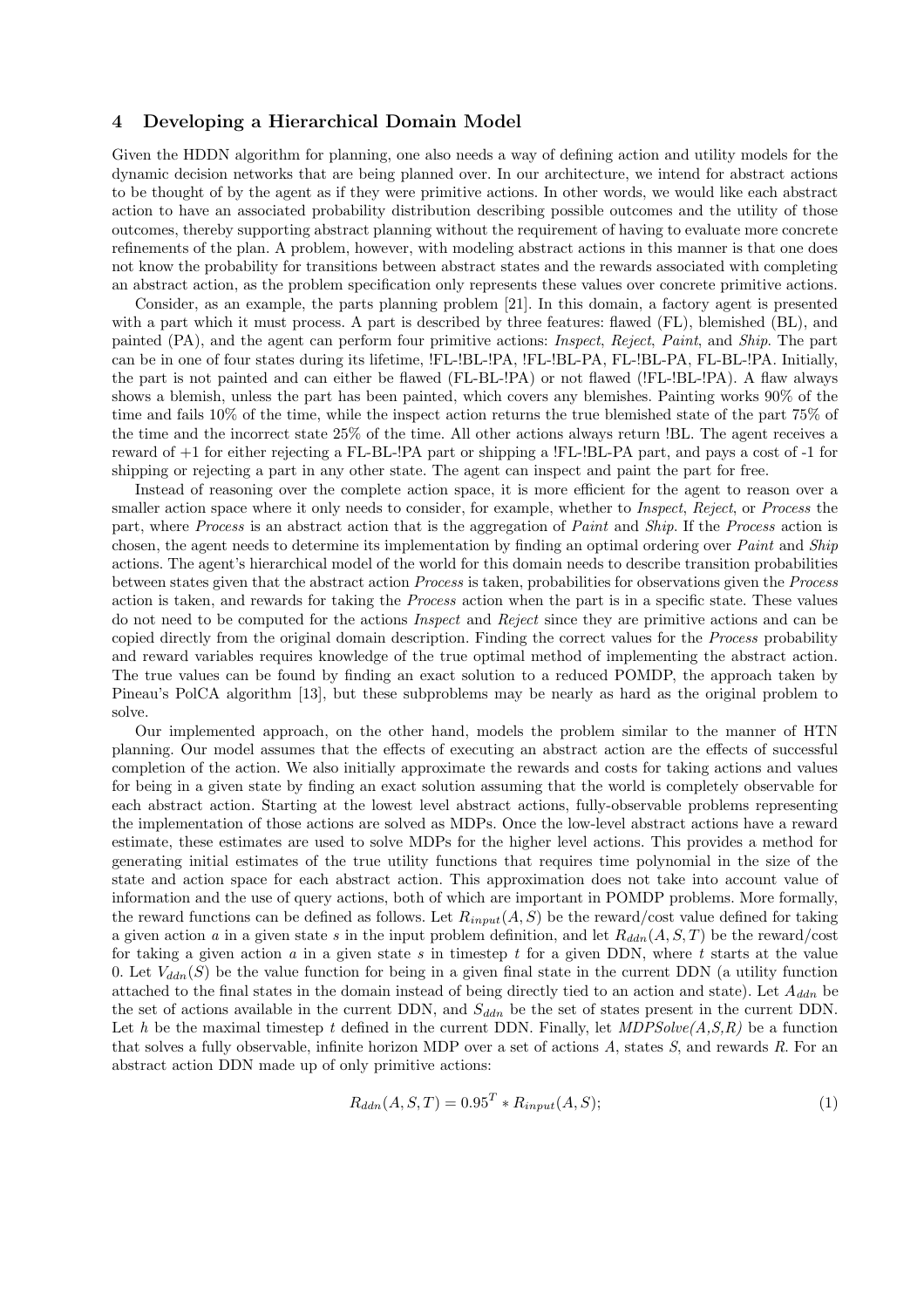$$
V_{ddn}(S) = 0.95^{h+1} * (MDPSolve(A_{ddn}, S_{ddn}, R_{input}(A, S)))
$$
\n
$$
(2)
$$

For an abstract action defined over abstract and primitive actions, the only change required to this definition is that rewards/costs for taking abstract actions are now represented by their MDP approximations. For primitive actions,  $R_{ddn}(A, S, T)$  is still defined the same. For abstract actions,

$$
R_{ddn}(A, S, T) = 0.95T * V_{ddn}(S)
$$
\n(3)

where  $V_{ddn}(S)$  is from the DDN that implements the abstract action, calculated without the  $(0.95^{h+1})$  factor. The final state value function is also updated to use the input rewards for primitive actions and approximated MDP rewards for the abstract actions,

$$
V_{ddn}(S) = 0.95^{h+1} * (MDPSolve(A_{ddn}, S_{ddn}, R_{ddn}(A_{abstract}, S, 0) \vee R_{input}(A_{primitive}, S)))
$$
 (4)

Selection of an appropriate horizon  $h$ , the number of steps the agent looks ahead while planning, is directly correlated with both the quality of plans produced and the computation required for planning. An initial heuristic for choosing this horizon in agents planning with our approach is to include one timestep of lookahead for each possible abstract action that can be performed. Given that our agent models the effects of executing an abstract action as the effects of successful completion of the action, the agent, by planning over the maximal number of abstract actions, can generate a nearly complete plan for implementing the first selected action at each abstract level. For information intensive domains, in which there is a less formalized idea of task completion, the designer should balance computation time with plan quality. Though a longer plan length provides a value function estimate closer to the true value function, this extra modeling incurs a significantly higher cost. Selecting an appropriate hierarchy is also a difficult problem but is not the current focus of our research. When possible, we use hierarchies defined for a problem as they are specified in the current literature.

Continuing the parts painting example, we model the effects of the the Process abstract action as the effects of successful painting and shipping. Since the primitive action  $\mathit{Ship}$  is a terminal action for this problem and the transition introduces a new part (moving the agent to the initial state of being either !FL-!BL-!PA or FL-BL-!PA), the transition on the Process abstract action is also set to !FL-!BL-!PA or FL-BL-!PA. Similarly, the rewards for performing a Process action can be approximated by solving an MDP over the two primitive actions, Paint and Ship, that make up the Process abstract action. Since the Process action, once chosen, is supposed to be completed, the estimated reward depends on a part being painted and shipped. Solving this problem as a fully observable MDP, the rewards for !FL-!BL-!PA and !FL-!BL-PA are defined as .9 and 1 respectively (both move you to the optimal state of having painted and shipped the part almost all the time), while states FL-BL-!PA and FL-!BL-PA both have rewards of -1, the reward received on shipping a flawed part. These approximate rewards can then be used in the higher level problem where the agent reasons over primitive actions Inspect and Reject and the abstract action Process.

# 5 Distributed Planning with HDDNs

Although our initial evaluations are only in single agent domains, we believe that our algorithm is preferable to other POMDP-based algorithms for planning in agent societies. In distributed systems, it is particularly useful for agents to be able to share plans at abstract levels. The primary use of plan sharing is to allow agents to reason over how their plans interact. This principally entails determining whether conflicts exist between plans or if there are actions that may be useful or enabling for other agents' plans [17]. A significant amount of research in this area has been performed, with prominent works including Durfee's Partial Global Planning (PGP) [18] and Durfee's Hierarchical Behavior Space Search [19]. In both of these methods, agents perform distributed planning through sharing of abstract plans. In Hierarchical Behavior Space Search, agent develop local plans at multiple levels, and then attempt to develop good global plans through a recursive procedure of conflict resolution. This procedure attempts to resolve conflicts at the most abstract level first, and if the conflict can't be resolved there, moves to more concrete plan levels. In PGP, abstraction is used to allow an agent to commit to perform actions at an abstract level, while not having to commit to a particular implementation of those actions. This allows the agent to have significant flexibility at the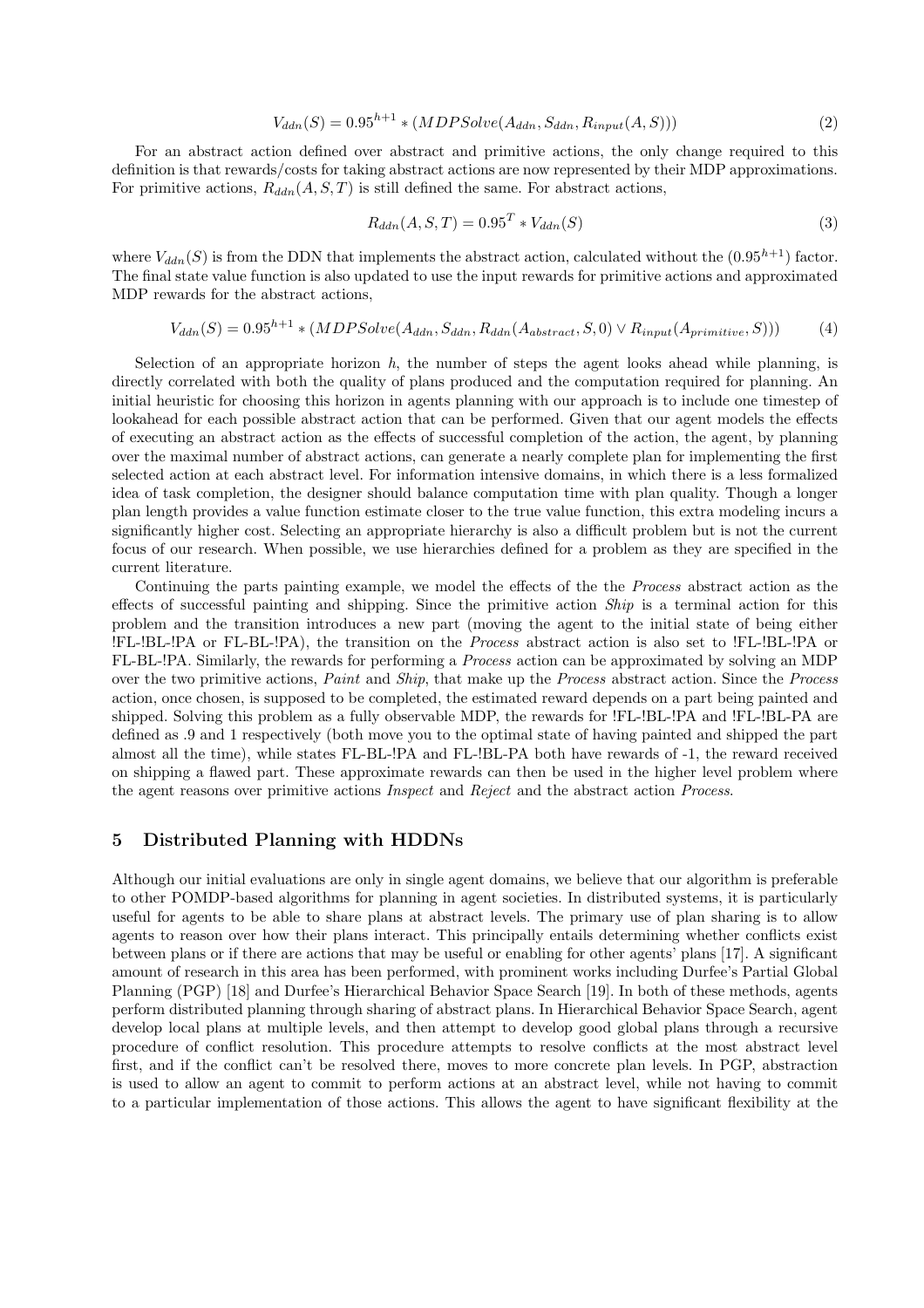local level, while interacting well at the social level. Most of this work, however, deals with pre-generated or classically generated plans and there has been less focus on performing distributed planning with decisiontheoretic planners.

Incorporating abstract plan sharing with POMDP and HPOMDP planning is problematic. Since POMDP and HPOMDP are both offline planners, their use precludes true interactive planning between agents. In addition, if agents were interested in sharing their current plans, the use of a POMDP policy table or a hierarchy of HPOMDP policy tables to select actions does not provide the ability for agents to model plans at a significant level of abstraction for sharing. Using POMDP tables, there is no explicit model of the actions to take for steps in the future, and all actions are modeled at the primitive level. For HPOMDP policy tables, it is possible to extract abstractions of the currently executing primitive action fairly easily, but future plan steps are not explicitly modeled. In contrast, by modeling abstract actions during planning as complete actions and reasoning over multiple plan steps, our architecture does support the generation of true multi-action plans at each level of the planning hierarchy. This significantly facilitates the integration of our architecture within coordination frameworks similar to the ones described above.

Additionally, our developed planning architecture should also be applicable in the commonly seen hierarchical model of agent organizations. Instead of embedding multiple decision networks in a single agent, the decision networks could be hierarchically distributed to an appropriate set of agents. Knowledge of the world state, abstracted to the appropriate level, would be communicated up the hierarchy, while goals are distributed down the hierarchy. We plan on devoting significant future work to evaluating these two hypotheses.

# 6 Experimental Results

An initial evaluation of our agent planning architecture has been performed using four different planning problems. Each planning problem differs significantly in terms of its features and was selected to evaluate the ability of our approach to work in multiple types of domains and to allow a comparison of our results with published results for POMDP and HPOMDP methods. The agents used to test our planning architecture are Java-based agents, built on top of the Zeus agent architecture. The dynamic decision network algorithms are called through the Hugin Java API. All tests on our architecture were run on a Sun dual 750MHz processor Sun-Fire-280R with 4 gigabytes of RAM. To generate the MDP approximations for abstract rewards, a Java based exact MDP solver [20] was used, solving with a discount factor of 0.95.

#### 6.1 Parts Problem

The first problem of interest is the parts planning problem [21] that was described earlier as an example for implementing hierarchical dynamic decision networks. A complete POMDP description of the domain is available at  $http://www.cse.sc.edu/~turkett/hddn/Parts.pomdp. This problem is interesting because it is$ simple enough that an optimal policy can be found by an exact POMDP solver [14]. This allows a comparison of the policy generated by our algorithm with the true optimal policy. In addition, this problem has also been evaluated by Pineau using the HPOMDP algorithm [13]. The optimal policy consists of performing a single inspect action. If this action returns BL, the part is rejected, otherwise the part is painted and shipped. The policy generated by both HPOMDP and our algorithm is suboptimal, but only slightly. The policy generated from both hierarchical planners first performs a single inspect action. If the part is blemished, it is rejected. Otherwise, the part is painted twice, and then shipped. Since painting is a zero cost action, in terms of utility, this policy is as good as the optimal policy. The extra action requires more time, however, to execute. Total planning time, as measured by Pineau, for the HPOMDP algorithm, and measured locally for our HDDN algorithm and POMDP solution, are shown below in Figure 5. The total planning time for the HDDN algorithm is the sum of 4 milliseconds of MDP reward generation and 5.03 milliseconds for execution time planning. The values in the figure for HPOMDP is the value (5.84 seconds) reported in Pineau's paper [13], corrected by the speedup (2.02x) seen when running the POMDP algorithm on our faster machine (19.43 seconds versus the original Pineau POMDP time of 39.28 seconds). Note that there are orders of magnitude difference between the HPOMDP approach and the HDDN algorithm that are not attributable to machine differences.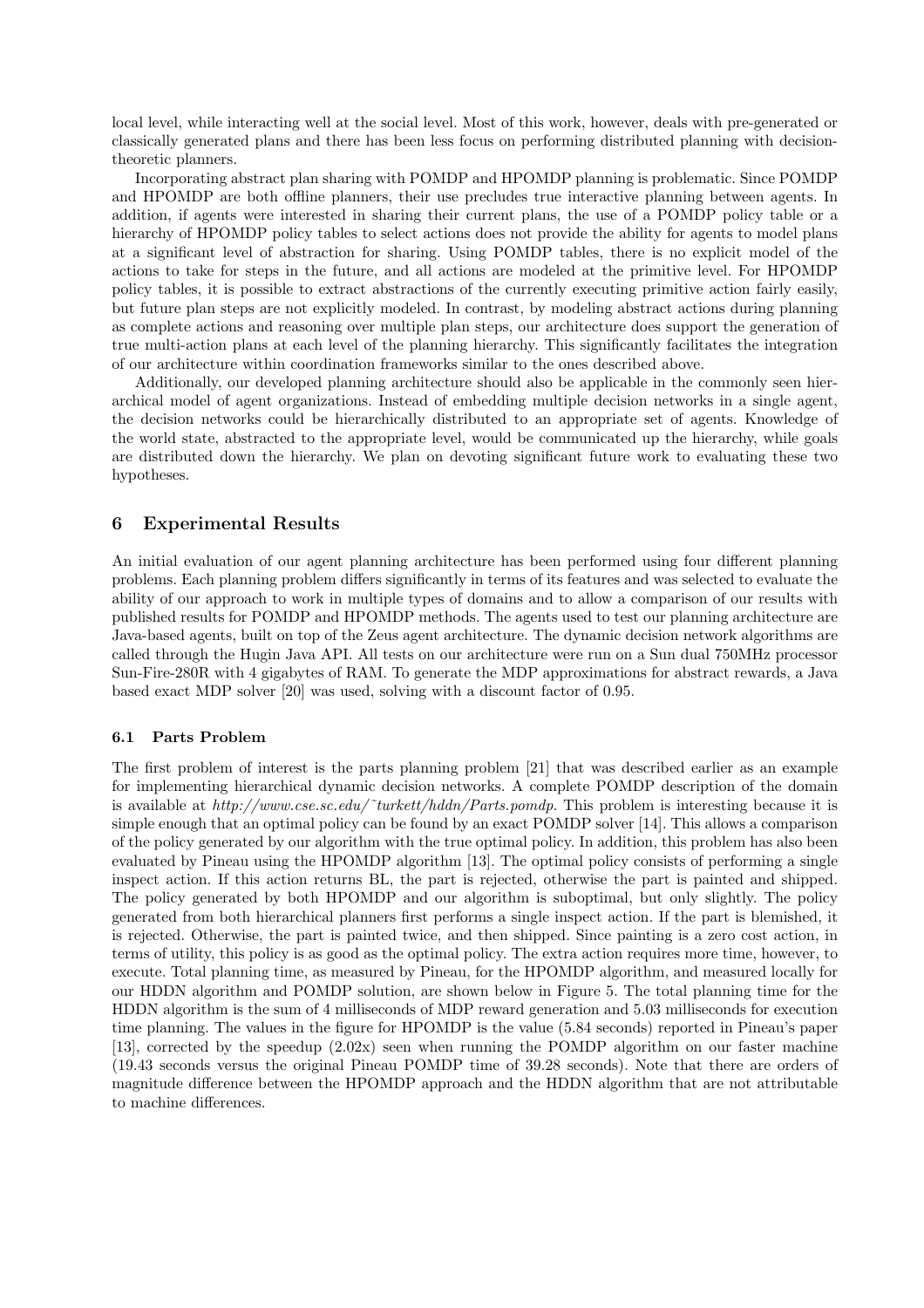

Fig. 5. Average planning time for the parts planning problem.

## 6.2 Cheese Taxi

The cheese taxi problem [13] was originally tested by Pineau for the HPOMDP algorithm. This problem is a combination of Dietterich's taxi problem [10] and McCallum's cheese maze problem [22]. The domain, shown in Figure 6, is small, with a total of 33 possible states produced by combining eleven taxi locations  $(0, 1, 1)$  $2,\ldots,10$  with three taxi destinations  $(0, 4, 10)$ . The taxi agent is initially placed in a random location on the map and is tasked with picking up a passenger from location  $10$  and carrying him to a requested destination. The taxi agent can perform seven actions: North, South, East, West, Pickup, Putdown, and Query. Upon performance of an action, the agent receives one of ten observations  $(01..07, D0, D4, NULL)$ . If a movement action is performed, a localizing observation (one of  $O(1.07)$ ) is returned. Destination observations,  $D\theta$  and  $D<sub>4</sub>$ , denote the intended passenger destination and are returned after a *Query* action if a passenger has been picked up. Finally, if the agent performs a Pickup or Putdown action, the NULL observation is returned. The taxi agent suffers a cost of -1 for each individual action that is performed and a cost of -10 if the taxi agent attempts to pickup or putdown the passenger in the wrong place. A reward of  $+20$  is obtained for performing a putdown action at the appropriate destination. This problem is interesting as a POMDP as there are several sources of uncertainty. The agent is initially unsure of both the taxi location and initital passenger destination, and can only disambiguate those parameters by taking the appropriate actions. To add additional uncertainty, the passenger can switch destinations if the taxi is navigating through location 2 or 6 of the map. This new location can only be discovered through the use of another Query action. A complete POMDP description of the domain is available at http://www.cse.sc.edu/~turkett/hddn/CheeseTaxi.pomdp.

| S <sub>0</sub><br>D | S1 | S <sub>2</sub>  | S <sub>3</sub> | <b>S4</b><br>D |
|---------------------|----|-----------------|----------------|----------------|
| S <sub>5</sub>      |    | S <sub>6</sub>  |                | S7             |
| S <sub>8</sub>      |    | <b>S10</b><br>P |                | S9             |

Fig. 6. A map of the cheese taxi domain.

The initial hierarchical decomposition used by both HPOMDP and our algorithm consists of a top-level Root action that is defined over two abstract actions, Get and Put. In the HPOMDP formalism, the Root action is a POMDP over the two abstract actions, while in our formalism, it is a dynamic decision network that reasons over the two actions. The Get abstract action is similarly defined over the abstract action NavigateS10 and the primitive action Pickup, while the Put abstract action is defined over the abstract actions Navigate S0, Navigate S4, and and the primitive action Query. Finally, each of the navigate abstract actions is defined over the primitive actions North, South, East, and West. This decomposition is very similar to the one shown in Figure 3. Pseudo-rewards of zero cost for actions in goal states, such as for being in state 0 for *NavigateS0*, were used identically to Pineau's use.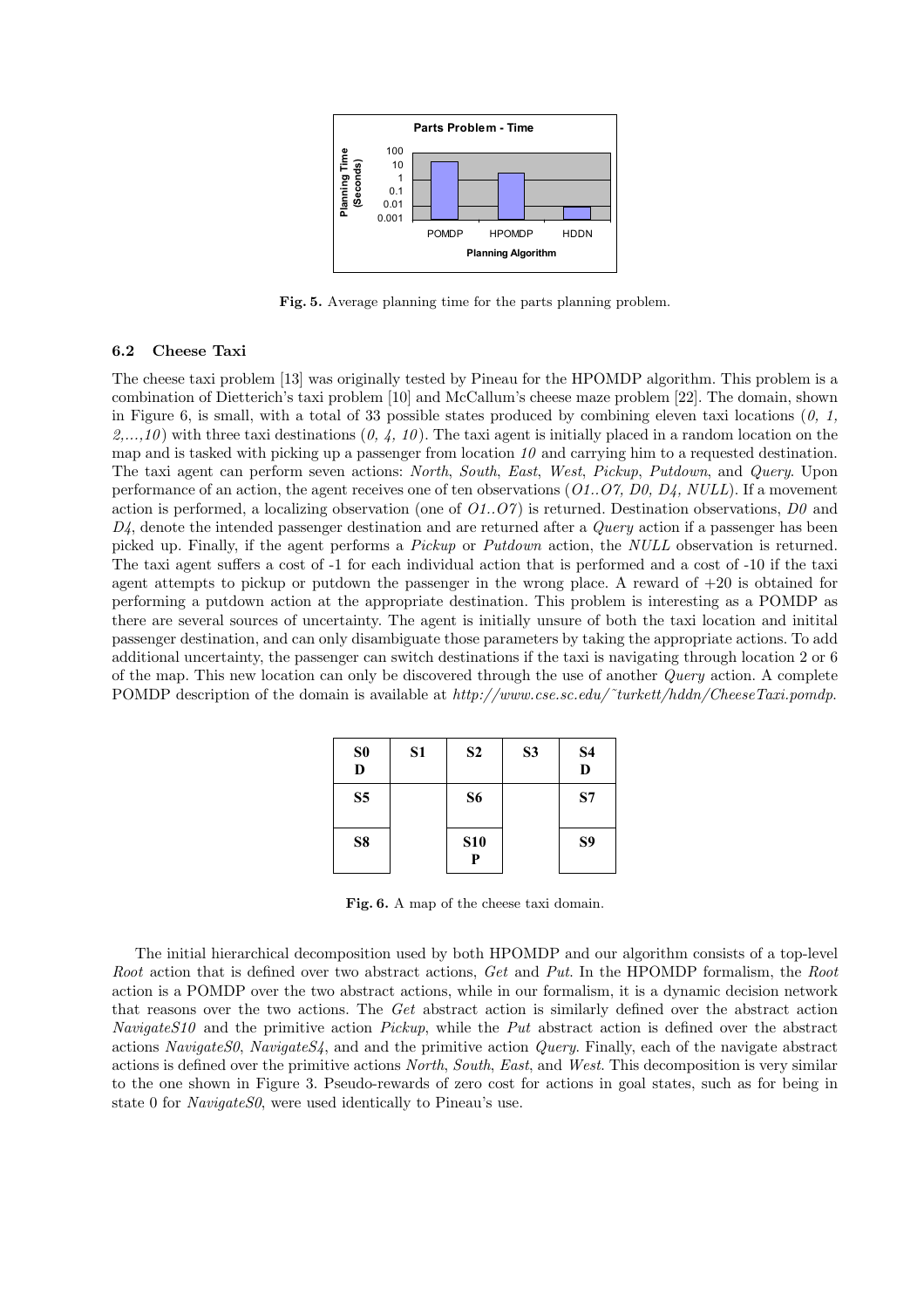Although using distinct Navigate actions for each destination allows for significant reductions in state space for these actions, an additional cost is incurred by the increased number of actions that must be reasoned over. Since there are only three destinations in this domain, this does not present a major problem. However, in larger domains, the cost of reasoning over a navigation action for each destination becomes prohibitive. Along these lines of reasoning, an alternative hierarchy was developed, in which only a single Navigate action exists in the hierarchy. This Navigate action reasons over all taxi locations and destinations. In this second decomposition, the *Root* and *Get* abstract actions are modeled exactly as they are in the original decomposition. Since the decision of which destination to navigate towards is now made within the Navigate task, the Query action is moved from the Put abstract action into the Navigate abstract action, leaving the Put abstract action to reason only over Navigate and Putdown.

The cheese taxi problem is large enough that a true optimal policy cannot be found by an exact POMDP solver. To evaluate the quality of our planning algorithm on this problem, we ran one hundred simulations with our agent. In each simulation, starting and destination locations were chosen according to the world model distributions defined in the original problem description. While the agent was running, we recorded the total planning time, number of actions performed, and total reward gained by the agent. Pineau has similar results for the HPOMDP algorithm. A comparison of average reward and average planning time are shown in Figures 7a and 7b below. In this problem, the POMDP algorithm failed to converge and was stopped by Pineau after 24 hours and only completing five iterations of computation. The Root and Navigate tasks for Pineau's HPOMDP approach also failed to converge and were stopped after several hours of computation. In both cases, the last completed step of planning was used to guide the agents to examine accrued rewards. In contrast, the HDDN algorithm was able to find a solution in all 100 simulations. The times presented in the total planning time graph are shown using the expected 2.02x speedup factor of running the alternative algorithms on the same machine as our algorithm. For the original action hierarchy, the planning time required by our algorithm was 15 milliseconds for MDP reward generation and 510 milliseconds of execution time planning. For the alternative hierarchy, 15 milliseconds was required for MDP reward generation and 1.107 seconds for execution time planning. This increase in execution time planning is directly attributable to the more complex Navigate task. A comparison of average rewards earned from following policies generated by each algorithm demonstrates that our approach is capable of performing at the same level as other approximate POMDP algorithms. This is significant given the marked decrease in computation needed to find solutions with our algorithm.



(a) Average planning time.



Fig. 7. Results for the cheese taxi domain.

## 6.3 Large Cheese Taxi

The large cheese taxi domain is an extension of the original cheese taxi problem, preserving the features of the original problem but scaling up the number of states the agent has to reason over. This domain consists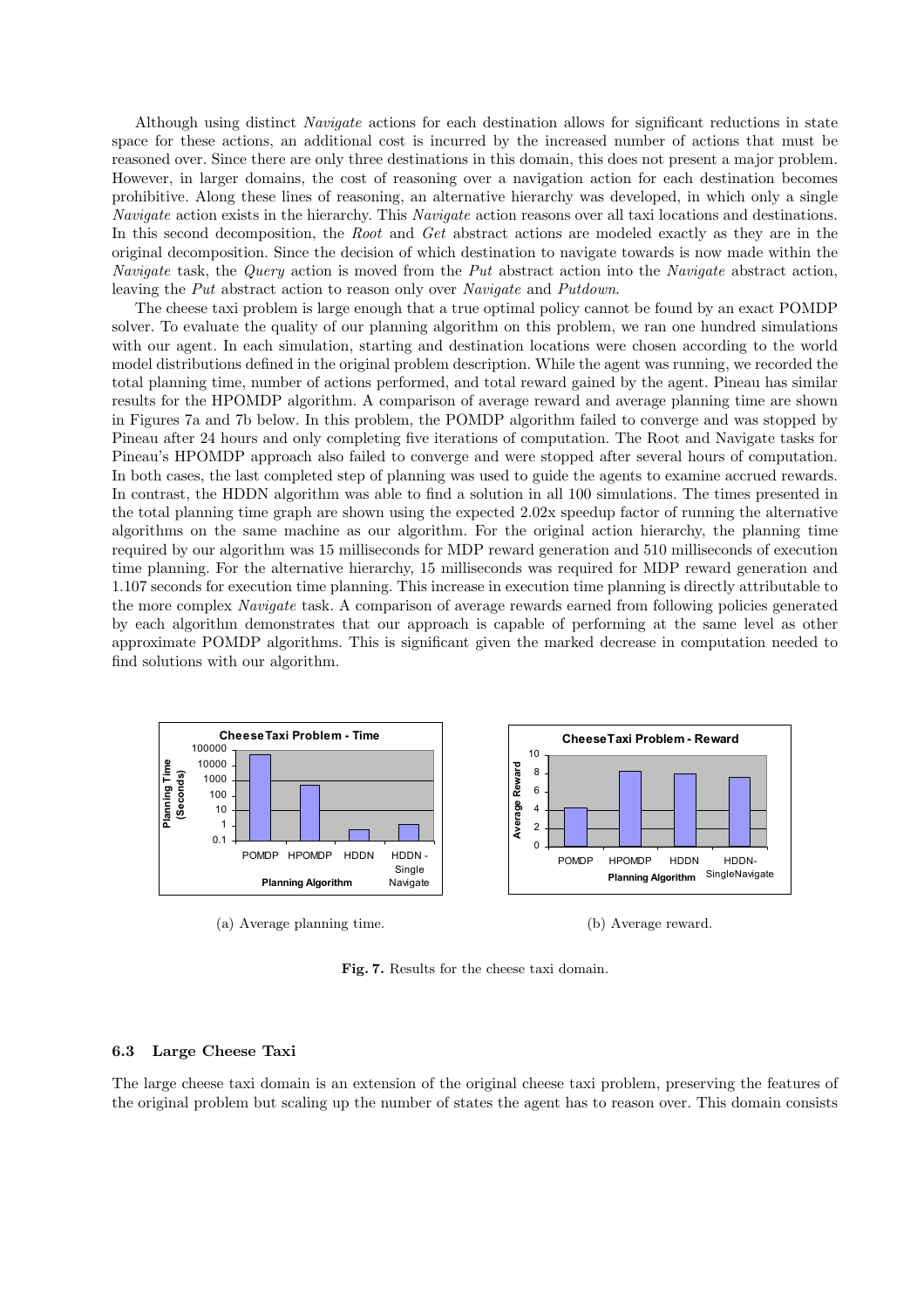of 30 possible taxi locations and 10 destinations for a total of 300 possible states, approximately an order of magnitude larger than the original problem. Scaling the state space by an order of magnitude results in a problem that exceeds the capability of current POMDP and HPOMDP methods and provides preliminary empirical evidence concerning the scalability of our approach. In this domain, the passenger can change his mind if navigating through location 2 or 6 and the destination is labeled 0 or 4, as in the original problem. The passenger can also change his mind between destinations 20 and 24 if navigating through locations 18, 22, or 26. Other than these changes, the rewards and transition probabilities are the same as in the original cheese taxi problem. Because there are more destinations and fewer chances for the passenger to change their mind, this version of the problem is less dependent on the Query action. This version of the problem also allows multiple alternative routes to destinations, so the taxi agent can navigate around potential problem areas if the alternative route does not impose too large of a penalty. A complete POMDP description of the domain is available at  $http://www.cse.sc.edu/~turkett/hddn/LargeCheese Taxi.pomdp.$ 

In this problem, a hierarchical decomposition which views navigation to each destination separately causes a significant increase in the size of the decision network for the abstract action Put (this problem was mentioned in the previous section). Using separate navigation decompositions, the Put abstract action network was unable to be compiled into a junction tree, a required step for the Hugin influence diagram variable elimination algorithms. However, a single Navigate abstract action, as explained for the standard cheese taxi problem, does work, although it entails a trade off of action complexity for a larger probability distribution representation.

As is the case with the standard cheese taxi problem, the state space for LargeCheeseTaxi is too large for current POMDP solvers. Consequently, the true optimal policy cannot be computed. To evaluate the HPOMDP algorithm, we began with the single Navigate abstract action, as all other abstract actions require the Navigate results. After 41 hours of computation, the exact pomdp solver was still working on iteration three, and the policy generated from iteration two only suggested North actions. Since the flat POMDP space requires planning over more actions than the Navigate abstract action, we expect that the time required for an exact solver to reach the third iteration on the flat space will be significantly larger than the forty one hours shown. To evaluate our planning algorithm on this domain, one hundred simulations of our agent were performed. Start and destination locations were selected according to the probability distributions defined in the world model. For each run, the total planning time, total number of actions, and total reward were calculated. The total planning time for our algorithm was 56 milliseconds for MDP reward generation and 89.984 seconds for execution time planning. No comparison of reward is shown, as the policy returned for the HPOMDP Navigate action is not sufficient to lead an agent to do anything more than perform the action North. Our agent, howeever, was consistently able to complete the taxi navigation task and earned an average reward of 8.44.



Fig. 8. Average planning time for the large cheese taxi problem.

#### 6.4 Twenty Questions

The final problem on which our algorithm was tested was Pineau's twenty questions domain [13]. This domain is different from the previous domains in that it is completely information intensive. In this problem,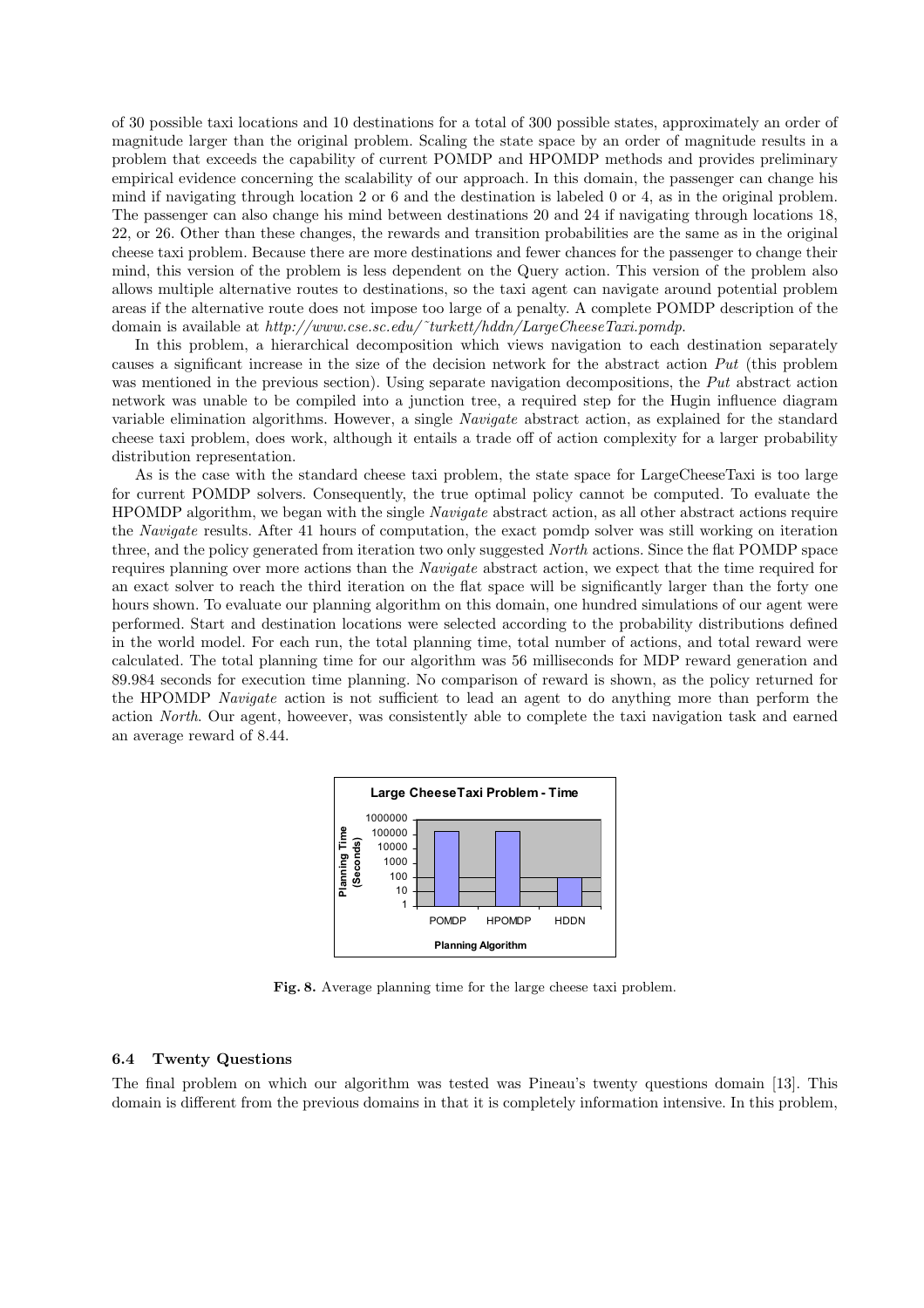an outsider selects an object, while our planning agent asks yes or no questions to try to determine what the object is. The number of states in the domain is the number of objects that the outsider can select from. The player, in each turn, can either ask one of a set of yes/no question concerning a feature of the object, or attempt to guess the object. In the test domain, there are 12 objects (Tomato, Apple, Banana, Potato, Mushroom, Carrot, Monkey, Rabbit, Robin, Marble, Ruby, Coal). The player in the test domain is allowed to perform twelve  $GuessX$  actions corresponding to guessing one of the twelve objects and eight yes/no AskX questions: AskAnimal, AskVegetable, AskMineral, AskFruit, AskWhite, AskBrown, AskRed, AskHard. Observations are from the set (Yes, No, Noise). The answer to an ask type question is answered correctly 85% of the time, incorrectly 10% of the time, and as Noise 5% of the time. In addition, extra uncertainty is introduced by allowing the outsider to change objects with an 11% probability after answering a question (this leads to some disheartening changes just before the agent makes a guess) and by having objects that are ambiguous with regard to questions about features. Each question costs the asking agent -1, an incorrect guess has a cost of -20, and a correct guess has a reward of +5. A complete POMDP description of the domain is available at http://www.cse.sc.edu/˜turkett/hddn/TwentyQuestions.pomdp. A comparison of total planning time and total reward are shown in Figures 9a and 9b below. The total time required for our planning algorithm was 13 milliseconds of MDP reward generation and 1.627 seconds of execution time planning. On this problem, we were able to run the POMDP algorithm on our local machine. The planning time required for the POMDP solution closely follow the results of Pineau, so no factor for potential speedup due to difference in machines is taken into account. The reward graph for this problem demonstrates that our HDDN algorithm is able to generate solutions at a level of quality equivalent to HPOMDP, while requiring significantly less computation.



Fig. 9. Results for the twenty questions domain.

# 7 Conclusion

The successful application of agents to real-world problems hinges on both the ability of agents to select optimal or close to optimal actions while acting in complex environments, as well as the ability to compute those actions under reasonable time constraints. Exact POMDP solvers, capable of generating true optimal policies, unfortunately require enormous amounts of computation and space. In many domains, however, there are natural problem features, such as a hierarchically structured action space, that can be exploited to generate high quality approximate solutions with modest space requirements while achieving significant time savings.

We have developed and performed an initial evaluation of a hierarchical decision network-based planning algorithm which can be used in POMDP environments. The initial results of our evaluation are very promising. The quality of HDDN solutions in this initial set of experiments compares favorably with HPOMDP